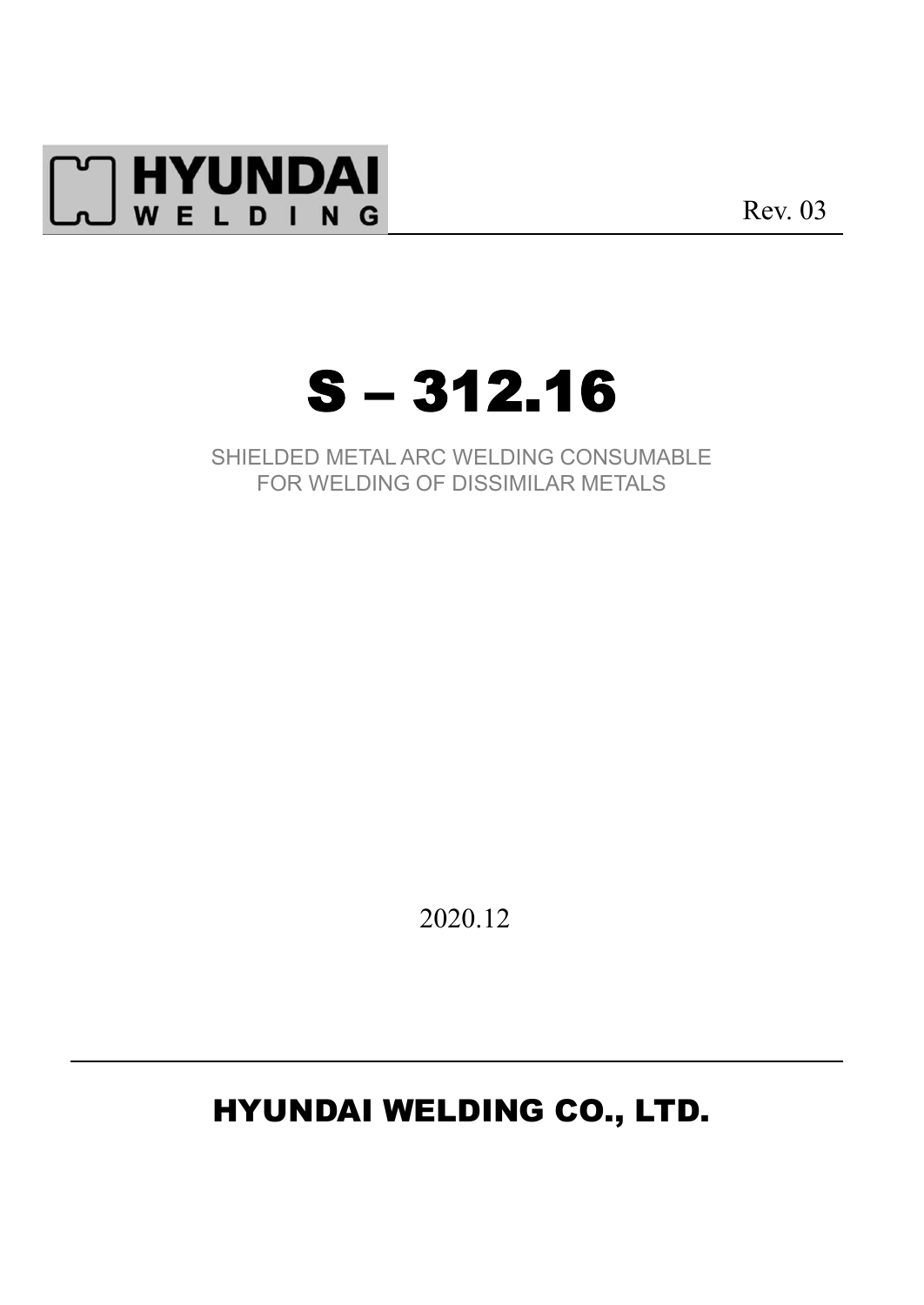|                               |                       |                                                                                                                                                                                         | $S - 312.16$ |  |  |  |
|-------------------------------|-----------------------|-----------------------------------------------------------------------------------------------------------------------------------------------------------------------------------------|--------------|--|--|--|
|                               |                       |                                                                                                                                                                                         |              |  |  |  |
| <b>Specification</b><br>察     | <b>AWS A5.4</b>       | $E312 - 16$                                                                                                                                                                             |              |  |  |  |
|                               | <b>JIS Z 3221</b>     | ES312-16                                                                                                                                                                                |              |  |  |  |
|                               | EN ISO 3581-A         | E 29 9 R                                                                                                                                                                                |              |  |  |  |
| <b>❖ Applications</b>         |                       | S-310.16 is designed for welding dissimilar joints, especially<br>if one of the base metals is a stainless high in nickel content                                                       |              |  |  |  |
| ❖ Characteristics<br>on Usage |                       | 1. Can be used for joining hard to weld materials and dissimilar metals<br>2. utilized for welding stainless steels to mild steels<br>3. Buffer layer for build-up                      |              |  |  |  |
| ❖ Note on Usage               | electrode's diameter. | 1. Dry the electrodes at 350°C (662°F) for 60 minutes before use.<br>2. Remove dirts such as oil and dust from the groove.<br>3. Weaving width should be within two and a half times of |              |  |  |  |
| <b>V</b> Type of Current      | AC or DC+             |                                                                                                                                                                                         |              |  |  |  |
| ❖ Packing                     | <b>Packet</b>         | 2.5kg(5.5lbs)                                                                                                                                                                           |              |  |  |  |
|                               |                       |                                                                                                                                                                                         |              |  |  |  |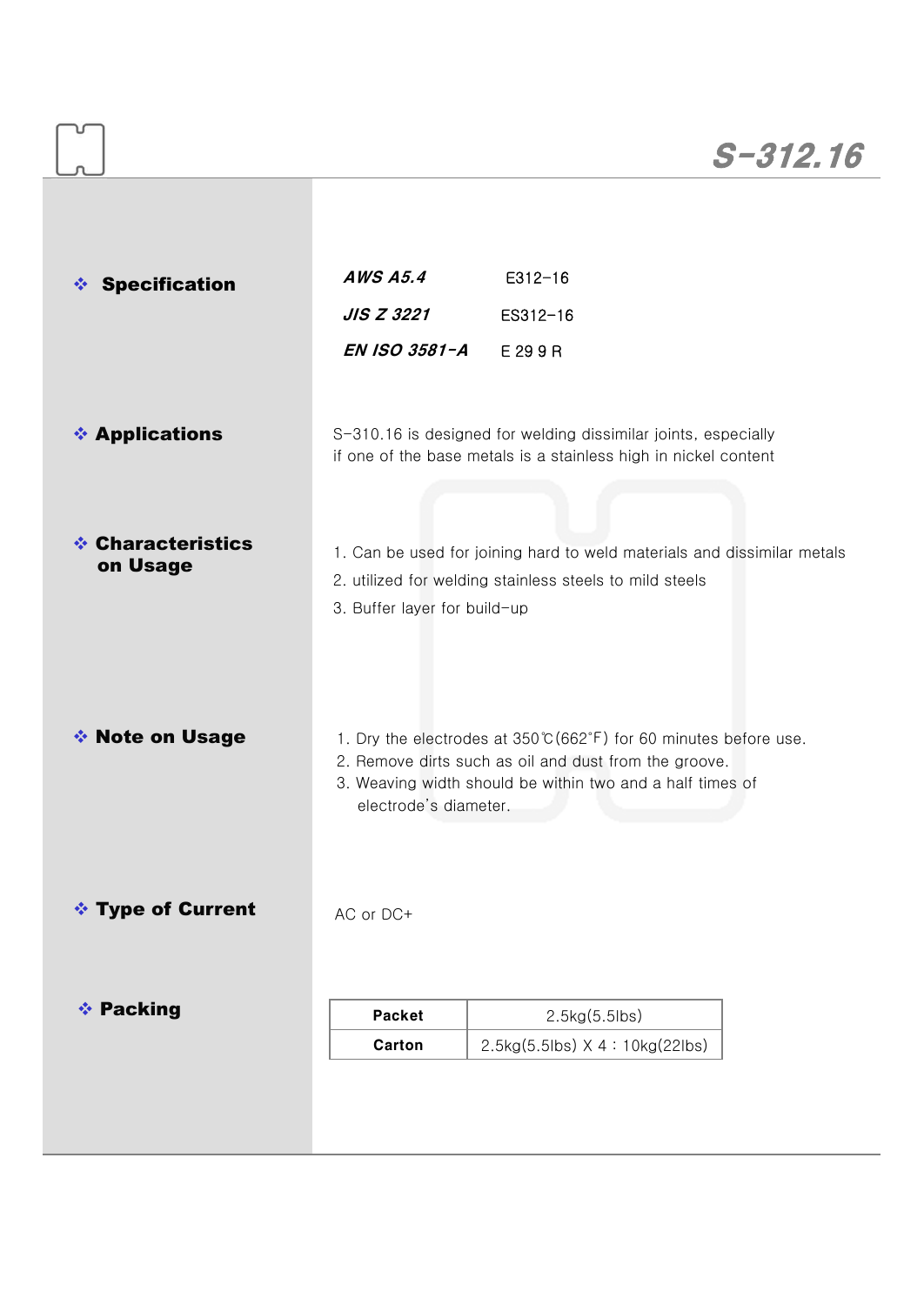# S-312.16

### Mechanical Properties & Chemical Composition of All Weld Metal

#### v Welding Conditions



| Diameter        |  |  |  |  |  |
|-----------------|--|--|--|--|--|
| Amp./ Volt.     |  |  |  |  |  |
| Travel speed    |  |  |  |  |  |
| Pre-Heat        |  |  |  |  |  |
| Interpass Temp. |  |  |  |  |  |
| Position        |  |  |  |  |  |
| Polarity        |  |  |  |  |  |

Method by AWS Spec.

 $: 4.0$ mm(5/32in)

 $: 13~18$ (Cm/min)

 $150+15°C(302+59°F)$ 

 $: 140/25$ 

 $PR. T$  .

: Flat

: AC or DC+

## [ Joint Preparation & Layer Details ]

v Mechanical Properties of All weld metal

| Consumable            | Tensile Test                |             |  |  |  |
|-----------------------|-----------------------------|-------------|--|--|--|
| $S - 312.16$          | TS.<br>$MPa$ ( $lbs/in^2$ ) | $EI(\%)$    |  |  |  |
|                       | 803(117,000)                | 25.0        |  |  |  |
| AWS A5.4<br>$E312-XX$ | $\geq 660(96,000)$          | $\geq 22.0$ |  |  |  |

 $\div$  Chemical Analysis of All weld metal(wt%)

| Consumable                 | Chemical Composition (%) |            |               |       |             |                 |                  |         |             |
|----------------------------|--------------------------|------------|---------------|-------|-------------|-----------------|------------------|---------|-------------|
|                            | C                        | Si         | Mn            | P     | S           | Ni              | Cr               | Mo      | Cu          |
| $S - 312.16$               | 0.11                     | 0.49       | .41           | 0.021 | 0.013       | 9.5             | 29.5             | 0.05    | 0.03        |
| <b>AWS A5.4</b><br>E312-XX | $≤0.15$                  | $\leq 1.0$ | $1.0-$<br>2.5 | ≤0.03 | $\leq 0.03$ | $8.0 -$<br>10.5 | $28.0 -$<br>32.0 | $≤0.75$ | $\leq$ 0.75 |

This information is provided solely for the purpose of confirming product conformance with applicable standards. The serviceability of a product or structure utilizing this type of information is and must be the sole responsibility of the builder/user. Many variables beyond the control of HYUNDAI WELDING CO., LTD. affect the results obtained in applying this type of information. These variables include, but are notlimited to, welding procedure, shielding gas, plate chemistry and temperature, weldment design, fabrication methods and service requirements.